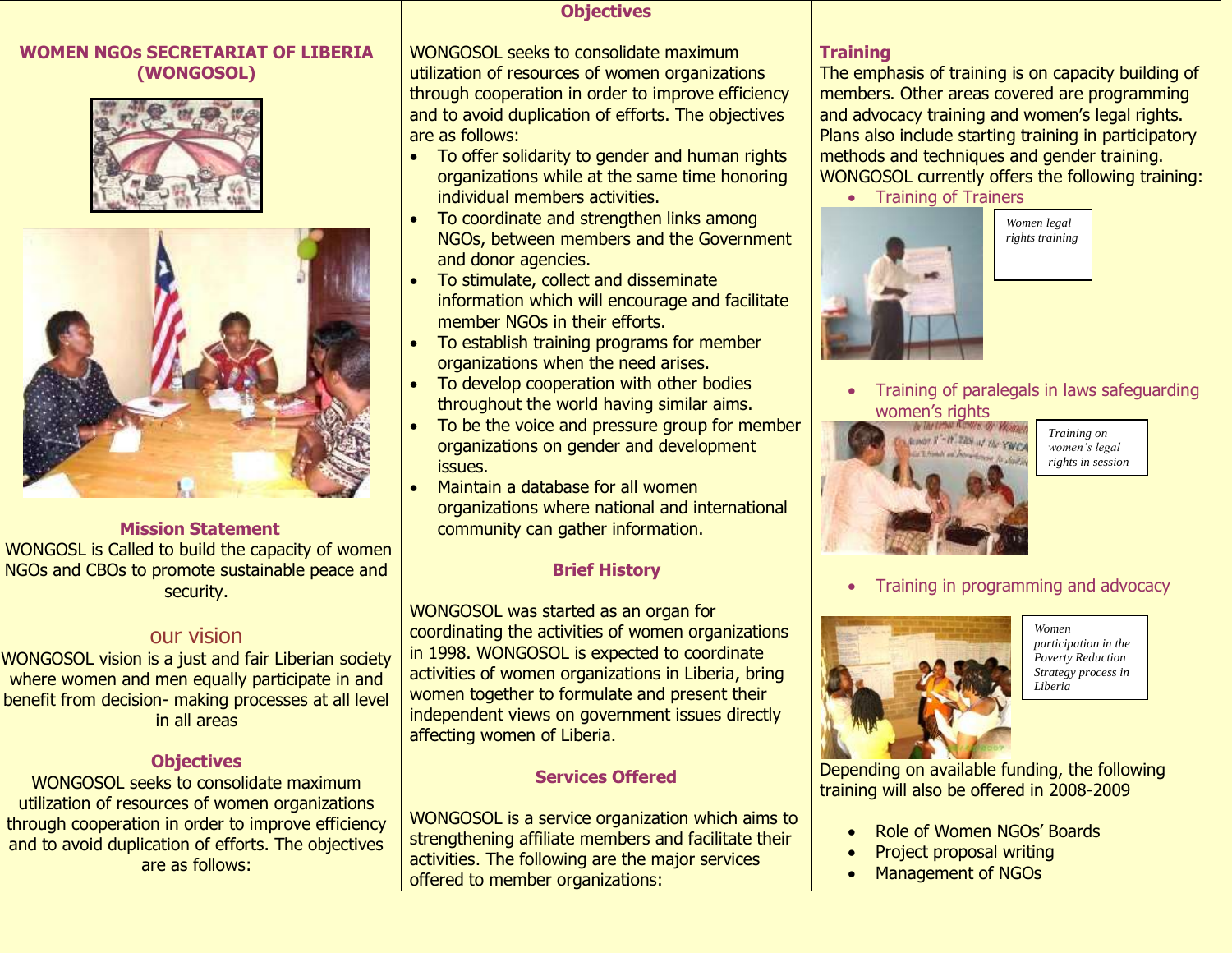- To offer solidarity to gender and human rights organizations while at the same time honoring individual members activities.
- To coordinate and strengthen links among NGOs, between members and the Government and donor agencies.
- To stimulate, collect and disseminate information which will encourage and facilitate member NGOs in their efforts.

### **Links with Donors**

WONGOSOL gives advice to affiliates about available funding from donors and application procedures. It also mobilizes funding for member organizations. Some donors consult WONGOSOL for reference on members before approving their applications.

#### **Networking**

WONGOSOL provides networking for its membership and the International community through meetings, workshops and consultations. There are plans to initiate County exchange for visit to each other for the purposes of sharing information and experiences.



*Town hall meeting to discuss critical issues affecting women in Bomi County* 

#### **Criteria for Membership**

- 1. Organization be a Liberian women organization and should be fully organized
- 2. Organization must be accredited and recognized by Government
- 3. Organization must be able to pay their dues.
- 4. Organization should have an office space.
- 5. Certificate of Registration.
- 6. Article of Incorporation
- 7. Should not be partisan (women's sections of political parties are not eligible)

Membership committee may physically visit applying organizations before admitting them. The annual membership fees is 1,000.00 LD



*Some of the member organizations of WONGOSOL*

## **Structure**

The supreme power is invested in member organization. They exercise their power at the Annual General Meeting which is held every two years. Each member has one vote. At the AGM members are elected to form the Board of Directors composing of thirteen members. The Board of Directors implement the aims and objectives of WONGOSOL, provide overall policy guideline and formulate programs of WONGOSOL. Sub committees help with the planning and implementation of activities.



### **Our Contact**

Women NGOs Secretariat of Liberia YES Transport Building 80, Camp Johnson Road Monrovia, Liberia Mobile: +231-880-678701/886538043 Email: libngowomen@yahoo.com www.wongosol.org